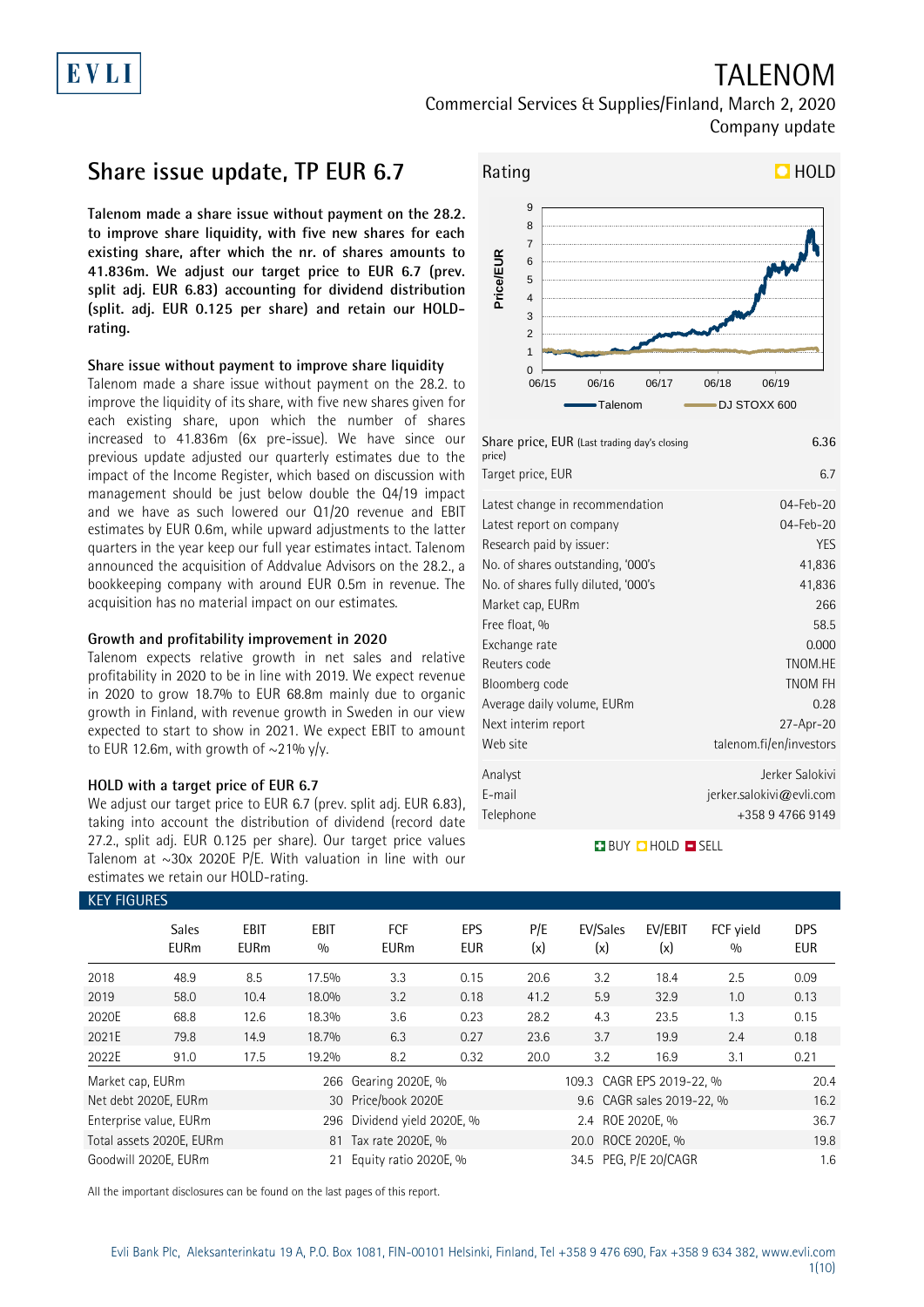| VALUATION RESULTS        | <b>BASE CASE DETAILS</b>   | VALUATION ASSUMPTIONS   | ASSUMPTIONS FOR WACC           |      |
|--------------------------|----------------------------|-------------------------|--------------------------------|------|
| Current share price      | 6.36 PV of Free Cash Flow  | 105 Long-term growth, % | 2.3 Risk-free interest rate, % | 2.25 |
| DCF share value          | 7.46 PV of Horizon value   | 235 WACC, %             | 7.4 Market risk premium, %     | 5.8  |
| Share price potential, % | 17.3 Unconsolidated equity | 0 Spread, %             | 0.5 Debt risk premium, %       | 3.3  |
| Maximum value            | 8.4 Marketable securities  | 8 Minimum WACC, %       | 6.9 Equity beta coefficient    | 0.80 |
| Minimum value            | 6.7 Debt - dividend        | -36 Maximum WACC, %     | 7.9 Target debt ratio, %       | 25   |
| Horizon value, %         | 69.1 Value of stock        | 312 Nr of shares, Mn    | 41.8 Effective tax rate, %     | 20   |

| DCF valuation, EURm        | 2019     | 2020E       | 2021E    | 2022E    | 2023E       | 2024E    | 2025E       | 2026E        | 2027E    | 2028E       | 2029E          | Horizon |
|----------------------------|----------|-------------|----------|----------|-------------|----------|-------------|--------------|----------|-------------|----------------|---------|
| Net sales                  | 58       | 69          | 80       | 91       | 100         | 107      | 112         | 118          | 124      | 130         | 133            | 136     |
| Sales growth, %            | 18.6     | 18.7        | 16.0     | 14.0     | 10.0        | 7.0      | 5.0         | 5.0          | 5.0      | 5.0         | 2.3            | 2.3     |
| Operating income (EBIT)    | 10       | 13          | 15       | 17       | 20          | 22       | 24          | 25           | 26       | 27          | 28             | 29      |
| Operating income margin, % | 18.0     | 18.3        | 18.7     | 19.2     | 20.0        | 21.0     | 21.0        | 21.0         | 21.0     | 21.0        | 21.0           | 21.0    |
| + Depreciation+amort.      | 8        | 10          | 10       | 10       | 11          | 12       | 13          | 14           | 14       | 15          | 16             |         |
| <b>EBITDA</b>              | 19       | 22          | 24       | 28       | 31          | 35       | 37          | 39           | 40       | 42          | 44             |         |
| - Paid taxes               | $-3$     | $-3$        | $-3$     | $-3$     | $-4$        | $-4$     | $-5$        | $-5$         | $-5$     | $-5$        | $-6$           |         |
| - Change in NWC            |          |             |          |          |             | $\Omega$ | $\mathbf 0$ | 0            | $\Omega$ | $\mathbf 0$ | $\overline{0}$ |         |
| NWC / Sales, %             | $-6.4$   | $-6.4$      | $-6.4$   | $-6.4$   | $-6.4$      | $-6.4$   | $-6.4$      | $-6.4$       | $-6.4$   | $-6.4$      | $-6.4$         |         |
| + Change in other liabs    | $\Omega$ | $\mathbf 0$ | 0        | $\Omega$ | $\mathbf 0$ | 0        | $\Omega$    | $\mathbf{0}$ | $\Omega$ | $\Omega$    | 0              |         |
| - Operative CAPEX          | $-11$    | $-14$       | $-13$    | $-14$    | $-14$       | $-14$    | $-14$       | $-14$        | $-15$    | $-16$       | $-15$          |         |
| opCAPEX / Sales, %         | 22.9     | 23.8        | 19.0     | 17.5     | 16.1        | 15.0     | 14.3        | 14.3         | 14.3     | 14.3        | 13.4           |         |
| - Acquisitions             | $-2$     | $\Omega$    | 0        | $\Omega$ | $\Omega$    | 0        | $\Omega$    | $\Omega$     | 0        | $\Omega$    | 0              |         |
| + Divestments              | O        | 0           | 0        | $\Omega$ | 0           | 0        | $\Omega$    | 0            | 0        | $\Omega$    | 0              |         |
| - Other items              |          | $\Omega$    | $\Omega$ | $\Omega$ | $\Omega$    | $\Omega$ | $\Omega$    | $\Omega$     | $\Omega$ | $\Omega$    | $\Omega$       |         |
| $=$ FCFF                   | 6        | 6           | 9        | 11       | 14          | 17       | 19          | 20           | 21       | 22          | 24             | 473     |
| $=$ Discounted FCFF        |          | 6           | 8        | 9        | 11          | 12       | 12          | 12           | 12       | 12          | 12             | 235     |
|                            |          |             |          |          |             |          |             |              |          |             |                |         |
| = DFCF min WACC            |          | 6           | 8        | 9        | 11          | 12       | 13          | 12           | 12       | 12          | 12             | 273     |
| $=$ DFCF max WACC          |          | 6           | 8        | 9        | 11          | 12       | 12          | 12           | 11       | 11          | 11             | 205     |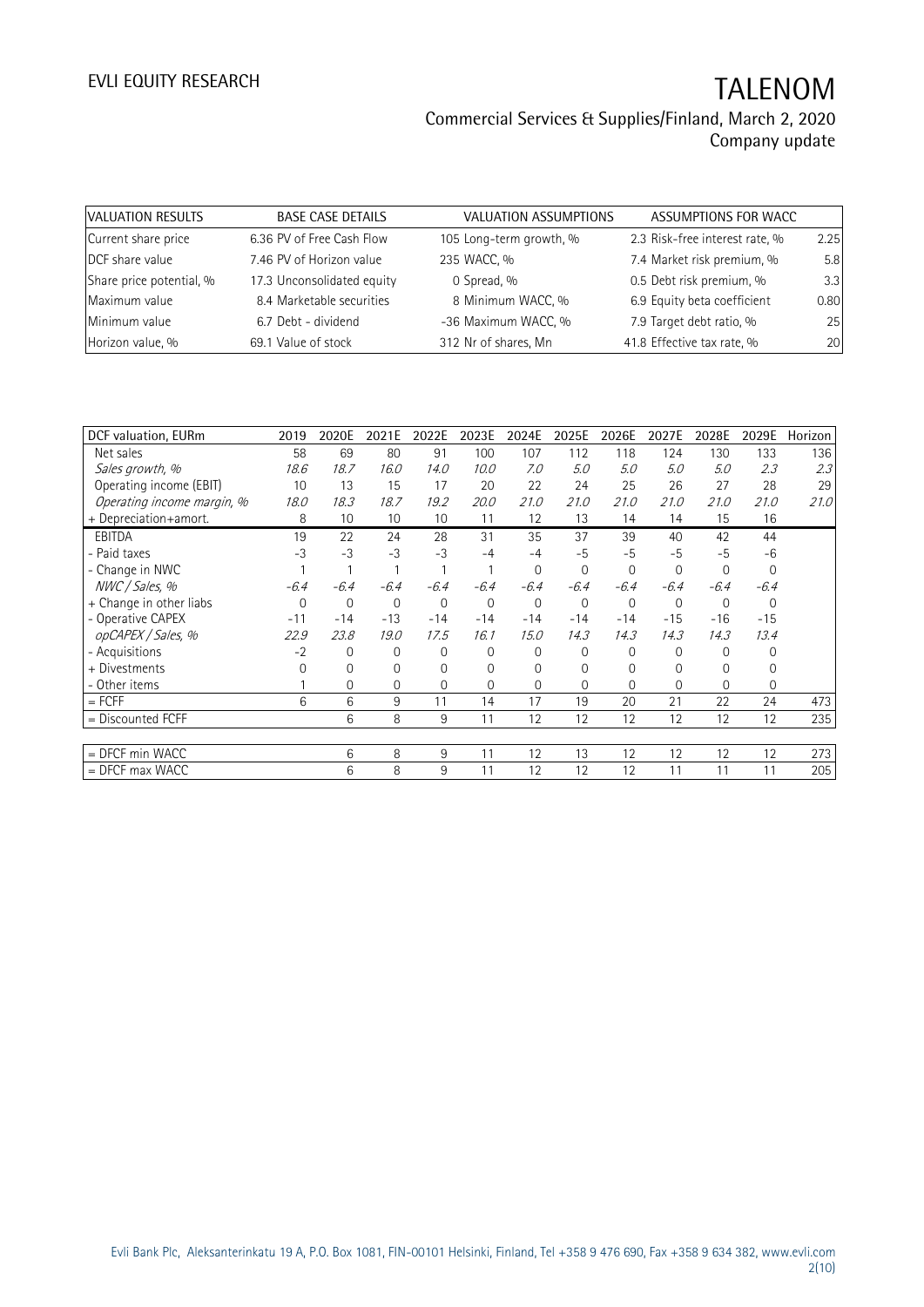| <b>INTERIM FIGURES</b>               |        |        |        |        |        |         |         |         |         |        |        |        |
|--------------------------------------|--------|--------|--------|--------|--------|---------|---------|---------|---------|--------|--------|--------|
| EVLI ESTIMATES, EURm                 | 201901 | 201902 | 201903 | 201904 | 2019   | 2020Q1E | 2020Q2E | 2020Q3E | 2020Q4E | 2020E  | 2021E  | 2022E  |
| Net sales                            | 14.8   | 14.8   | 13.5   | 14.9   | 58.0   | 16.9    | 17.8    | 16.1    | 18.0    | 68.8   | 79.8   | 91.0   |
| EBITDA                               | 5.2    | 5.2    | 4.2    | 4.3    | 18.9   | 5.5     | 6.5     | 5.3     | 5.2     | 22.4   | 24.5   | 27.6   |
| EBITDA margin (%)                    | 35.5   | 35.3   | 30.8   | 28.8   | 32.6   | 32.3    | 36.4    | 32.8    | 28.8    | 32.5   | 30.7   | 30.3   |
| EBIT                                 | 3.4    | 3.2    | 2.4    | 1.5    | 10.4   | 3.5     | 4.0     | 3.0     | 2.2     | 12.6   | 14.9   | 17.5   |
| EBIT margin (%)                      | 23.3   | 21.4   | 17.4   | 9.8    | 18.0   | 20.6    | 22.5    | 18.3    | 11.9    | 18.3   | 18.7   | 19.2   |
| Net financial items                  | $-0.1$ | $-0.3$ | $-0.2$ | $-0.2$ | $-0.8$ | $-0.2$  | $-0.2$  | $-0.2$  | $-0.2$  | $-0.8$ | $-0.8$ | $-0.9$ |
| Pre-tax profit                       | 3.3    | 2.9    | 2.1    | 1.3    | 9.6    | 3.3     | 3.8     | 2.8     | 2.0     | 11.8   | 14.1   | 16.6   |
| Tax                                  | $-0.7$ | $-0.6$ | $-0.4$ | $-0.3$ | $-2.0$ | $-0.7$  | $-0.8$  | $-0.6$  | $-0.4$  | $-2.4$ | $-2.8$ | $-3.3$ |
| Tax rate (%)                         | 20.0   | 21.2   | 20.0   | 20.3   | 20.4   | 20.0    | 20.0    | 20.0    | 20.0    | 20.0   | 20.0   | 20.0   |
| Net profit                           | 2.6    | 2.3    | 1.7    | 1.0    | 7.6    | 2.6     | 3.0     | 2.2     | 1.6     | 9.4    | 11.3   | 13.3   |
| EPS                                  | 0.06   | 0.05   | 0.04   | 0.02   | 0.18   | 0.06    | 0.07    | 0.05    | 0.04    | 0.23   | 0.27   | 0.32   |
| EPS adjusted (diluted no. of shares) | 0.06   | 0.05   | 0.04   | 0.02   | 0.18   | 0.06    | 0.07    | 0.05    | 0.04    | 0.23   | 0.27   | 0.32   |
| Dividend per share                   | 0.00   | 0.00   | 0.00   | 0.00   | 0.13   | 0.00    | 0.00    | 0.00    | 0.00    | 0.15   | 0.18   | 0.21   |
| SALES, EURm                          |        |        |        |        |        |         |         |         |         |        |        |        |
| Talenom                              | 14.8   | 14.8   | 13.5   | 14.9   | 58.0   | 16.9    | 17.8    | 16.1    | 18.0    | 68.8   | 79.8   | 91.0   |
| Total                                | 14.8   | 14.8   | 13.5   | 14.9   | 58.0   | 16.9    | 17.8    | 16.1    | 18.0    | 68.8   | 79.8   | 91.0   |
| SALES GROWTH, Y/Y %                  |        |        |        |        |        |         |         |         |         |        |        |        |
| Talenom                              | 16.1   | 17.7   | 21.1   | 19.8   | 18.6   | 14.3    | 20.6    | 19.3    | 20.7    | 18.7   | 16.0   | 14.0   |
| Total                                | 16.1   | 17.7   | 21.1   | 19.8   | 18.6   | 14.3    | 20.6    | 19.3    | 20.7    | 18.7   | 16.0   | 14.0   |
| EBIT, EURm                           |        |        |        |        |        |         |         |         |         |        |        |        |
| Talenom                              | 3.4    | 3.2    | 2.4    | 1.5    | 10.4   | 3.5     | 4.0     | 3.0     | 2.2     | 12.6   | 14.9   | 17.5   |
| Total                                | 3.4    | 3.2    | 2.4    | 1.5    | 10.4   | 3.5     | 4.0     | 3.0     | 2.2     | 12.6   | 14.9   | 17.5   |
| EBIT margin, %                       |        |        |        |        |        |         |         |         |         |        |        |        |
| Talenom                              | 23.3   | 21.4   | 17.4   | 9.8    | 18.0   | 20.6    | 22.5    | 18.3    | 11.9    | 18.3   | 18.7   | 19.2   |
| Total                                | 23.3   | 21.4   | 17.4   | 9.8    | 18.0   | 20.6    | 22.5    | 18.3    | 11.9    | 18.3   | 18.7   | 19.2   |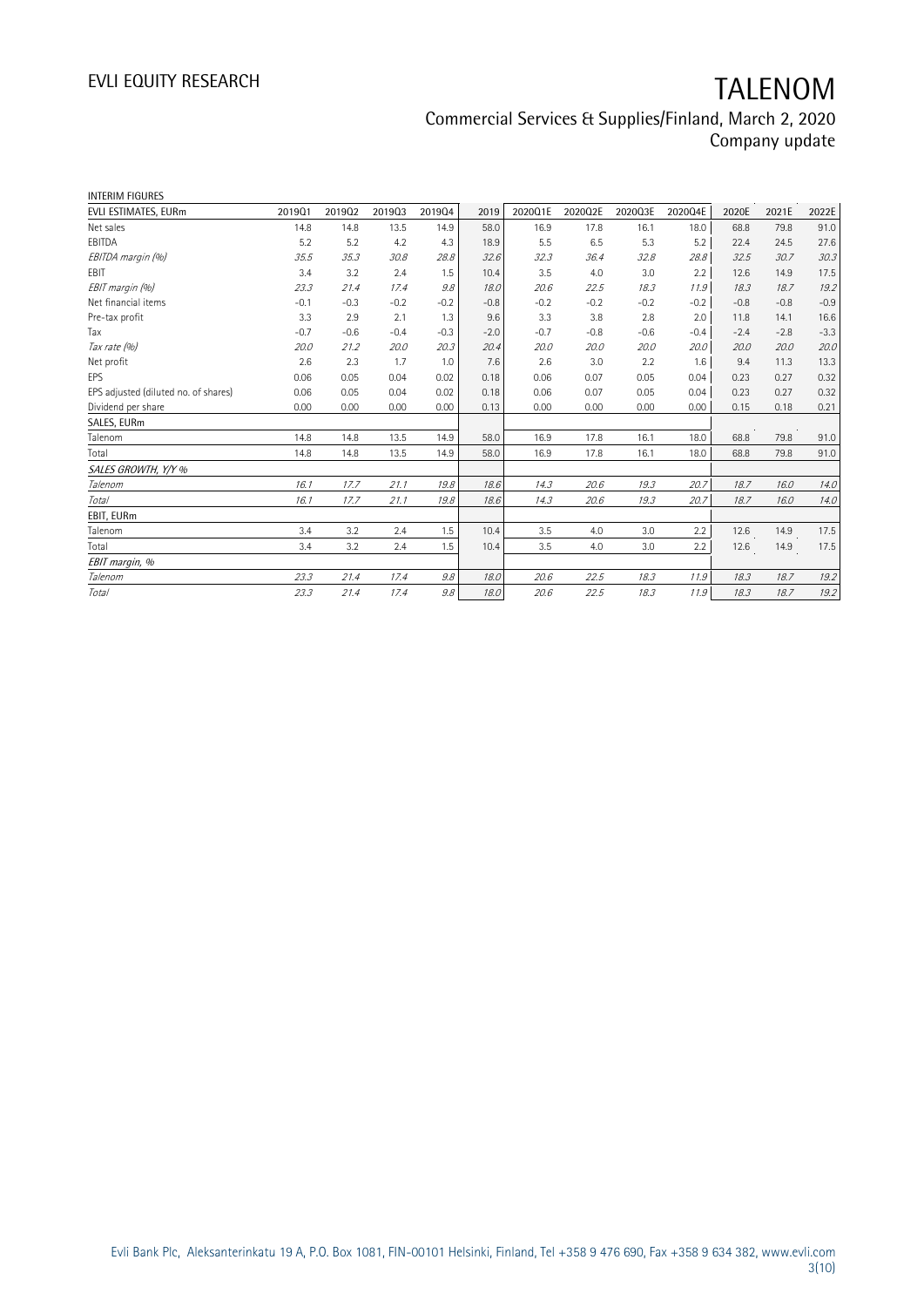| INCOME STATEMENT, EURm                    | 2015                | 2016                | 2017                | 2018         | 2019           | 2020E               | 2021E        | 2022E                |
|-------------------------------------------|---------------------|---------------------|---------------------|--------------|----------------|---------------------|--------------|----------------------|
| Sales                                     | 33.0                | 37.0                | 41.4                | 48.9         | 58.0           | 68.8                | 79.8         | 91.0                 |
| Sales growth (%)                          | 11.6                | 12.0                | 12.1                | 18.0         | 18.6           | 18.7                | 16.0         | 14.0                 |
| EBITDA                                    | 3.2                 | 6.8                 | 9.5                 | 13.7         | 18.9           | 22.4                | 24.5         | 27.6                 |
| EBITDA margin (%)                         | 9.6                 | 18.5                | 23.0                | 28.0         | 32.6           | 32.5                | 30.7         | 30.3                 |
| Depreciation                              | $-2.0$              | $-2.6$              | $-4.7$              | $-5.1$       | $-8.5$         | $-9.8$              | $-9.6$       | $-10.1$              |
| EBITA                                     | 1.2                 | 4.2                 | 4.8                 | 8.5          | 10.4           | 12.6                | 14.9         | 17.5                 |
|                                           | 0.0                 | 0.0                 | 0.0                 | 0.0          | 0.0            | 0.0                 | 0.0          | 0.0                  |
| Goodwill amortization / writedown<br>EBIT |                     |                     |                     |              |                |                     |              |                      |
|                                           | 1.2                 | 4.2                 | 4.8                 | 8.5          | 10.4           | 12.6                | 14.9         | 17.5                 |
| EBIT margin (%)                           | 3.7                 | 11.3                | 11.7                | 17.5         | 18.0           | 18.3                | 18.7         | 19.2                 |
| Reported EBIT                             | 1.2                 | 4.0                 | 4.7                 | 8.5          | 10.4           | 12.6                | 14.9         | 17.5                 |
| EBIT margin (reported) (%)                | 3.7                 | 10.7                | 11.3                | 17.5         | 18.0           | 18.3                | 18.7         | 19.2                 |
| Net financials                            | $-1.1$              | $-0.5$              | $-0.5$              | $-0.6$       | $-0.8$         | $-0.8$              | $-0.8$       | $-0.9$               |
| Pre-tax profit                            | 0.1                 | 3.6                 | 4.3                 | 8.0          | 9.6            | 11.8                | 14.1         | 16.6                 |
| Taxes                                     | 0.0                 | $-0.7$              | $-0.9$              | $-1.6$       | $-2.0$         | $-2.4$              | $-2.8$       | $-3.3$               |
| Minority shares                           | 0.0                 | 0.0                 | 0.0                 | 0.0          | 0.0            | 0.0                 | 0.0          | 0.0                  |
| Net profit                                | 0.1                 | 2.7                 | 3.3                 | 6.4          | 7.6            | 9.4                 | 11.3         | 13.3                 |
| Cash NRIs                                 | 0.0                 | $-0.2$              | $-0.1$              | 0.0          | 0.0            | 0.0                 | 0.0          | 0.0                  |
| Non-cash NRIs                             | 0.0                 | 0.0                 | 0.0                 | 0.0          | 0.0            | 0.0                 | 0.0          | 0.0                  |
| <b>BALANCE SHEET, EURm</b>                |                     |                     |                     |              |                |                     |              |                      |
| Assets                                    |                     |                     |                     |              |                |                     |              |                      |
| Fixed assets                              | 11                  | 14                  | 17                  | 21           | 28             | 34                  | 40           | 45                   |
| Goodwill                                  | 18                  | 18                  | 18                  | 18           | 21             | 21                  | 21           | 21                   |
| Right of use assets                       | $\mathsf{O}\xspace$ | $\mathbf 0$         | $\mathbf 0$         | 8            | 8              | 9                   | 9            | 9                    |
| Inventory                                 | $\mathsf{O}\xspace$ | $\mathbf 0$         | $\mathbf 0$         | $\mathbf 0$  | $\mathbf 0$    | $\mathsf{O}\xspace$ | $\mathbf 0$  | $\mathbf 0$          |
| Receivables                               | $\overline{4}$      | 5                   | 5                   | 5            | $\overline{7}$ | 8                   | 9            | 10                   |
| Liquid funds                              | 5                   | $\overline{4}$      | 5                   | 6            | 8              | $9\,$               | 11           | 12                   |
| Total assets                              | 40                  | 42                  | 46                  | 59           | 71             | 81                  | 89           | 97                   |
| Liabilities                               |                     |                     |                     |              |                |                     |              |                      |
| Shareholder's equity                      | 9                   | 12                  | 14                  | 19           | 24             | 28                  | 33           | 39                   |
| Minority interest                         | 0                   | $\mathbf 0$         | $\mathbf 0$         | $\mathbf 0$  | $\mathbf 0$    | $\mathsf{O}\xspace$ | $\mathbf 0$  | $\mathbf 0$          |
| Convertibles                              | $\mathsf{O}\xspace$ | $\mathbf 0$         | $\mathsf{O}\xspace$ | $\mathbf 0$  | $\mathbf 0$    | $\mathsf{O}\xspace$ | $\mathbf 0$  | $\mathbf 0$          |
| Lease liabilities                         | $\overline{0}$      | $\mathsf{O}\xspace$ | $\mathbb O$         | 8            | 8              | 9                   | 9            | 9                    |
| Deferred taxes                            | $\overline{0}$      | $\mathbf 0$         | $\mathbf{1}$        | $\mathbf{1}$ | $\mathbf{1}$   | $\mathbf{1}$        | $\mathbf{1}$ | $\mathbf{1}$         |
| Interest bearing debt                     | 24                  | 23                  | 23                  | 24           | 28             | 31                  | 32           | 33                   |
| Non-interest bearing current liabilities  | $\overline{7}$      | $\overline{7}$      | 8                   | 8            | 10             | 12                  | 14           | 16                   |
| Other interest-free debt                  | $\mathbf{1}$        | $\mathbf{1}$        | 1                   | $\mathbf 0$  | $\mathbf 0$    | $\mathbf 0$         | $\mathbf 0$  | $\mathbf 0$          |
| Total liabilities                         | 40                  | 42                  | 46                  | 59           | 71             | 81                  | 89           | 97                   |
| CASH FLOW, EURm                           |                     |                     |                     |              |                |                     |              |                      |
| + EBITDA                                  | 3                   | $\overline{7}$      | 10                  | 14           | 19             | 22                  | 24           | 28                   |
| - Net financial items                     | $-1$                | $-1$                | $-1$                | $-1$         | $-1$           | $-1$                | $-1$         | $-1$                 |
| - Taxes                                   | $-1$                | $\mathbf 0$         | $\mathbf 0$         | $-1$         | $-2$           | $-2$                | $-3$         | $-3$                 |
| - Increase in Net Working Capital         | $\mathsf{O}\xspace$ | $\mathbf 0$         | $\mathbf{1}$        | $-1$         | $\mathbf{1}$   | $\mathbf{1}$        | $\mathbf{1}$ | $\mathbf{1}$         |
| $+/-$ Other                               | $\mathsf{O}\xspace$ | $\mathbf{1}$        | $\mathbf{1}$        | $\mathbf{1}$ | $\mathbf{1}$   | $\mathsf{O}\xspace$ | $\mathbf 0$  | $\mathbf 0$          |
| $=$ Cash flow from operations             | $\overline{2}$      | $\overline{7}$      | 10                  | 12           | 18             | 20                  | 22           | 24                   |
|                                           | $-3$                |                     | $-5$                | -9           |                | $-16$               | $-15$        |                      |
| - Capex                                   | $\overline{0}$      | $-4$<br>$\mathbf 0$ | $\mathbf 0$         | $-1$         | $-13$<br>$-2$  | $\mathsf{O}\xspace$ | $\mathbf{0}$ | $-16$<br>$\mathbf 0$ |
| - Acquisitions                            |                     |                     |                     |              |                |                     |              |                      |
| + Divestments                             | $\mathsf{O}\xspace$ | $\mathbf 0$         | $\mathsf{O}\xspace$ | $\mathbf 0$  | $\mathbf 0$    | $\mathsf{O}\xspace$ | $\mathbf 0$  | $\mathbf 0$          |
| = Free cash flow                          | $-1$                | $\overline{2}$      | 5                   | 3            | 3              | $\overline{4}$      | 6            | 8                    |
| +/- New issues/buybacks                   | 9                   | $\mathbf 0$         | $\overline{0}$      | $\mathbf{1}$ | $\mathbf{1}$   | $\mathsf{O}\xspace$ | $\mathbf{0}$ | $\mathbf 0$          |
| - Paid dividend                           | $\mathbf 0$         | $\mathbf 0$         | $-1$                | $-2$         | $-4$           | -5                  | -6           | $-8$                 |
| $+/-$ Other                               | $-3$                | -3                  | $-4$                | $-1$         | $\mathbf{1}$   | 3                   | $\mathbf{1}$ | $\mathbf{1}$         |
| Change in cash                            | $\overline{4}$      | $-1$                | 1                   | $\mathbf{1}$ | $\overline{2}$ | $\mathbf{1}$        | $\mathbf{1}$ | $\overline{2}$       |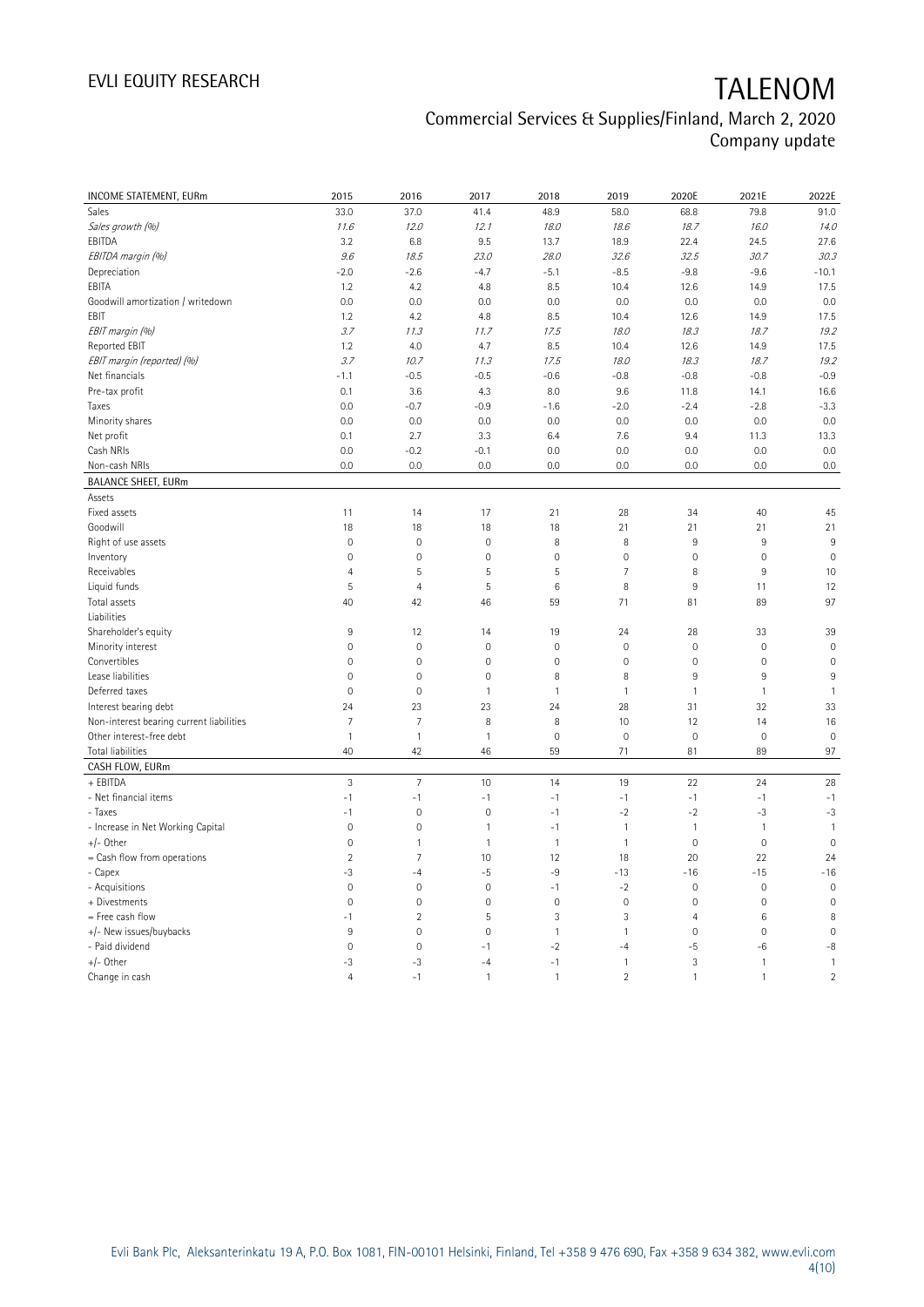| <b>KEY FIGURES</b>                             | 2016           | 2017           | 2018          | 2019          | 2020E         | 2021E        | 2022E        |
|------------------------------------------------|----------------|----------------|---------------|---------------|---------------|--------------|--------------|
| M-cap                                          | 49             | 87             | 131           | 314           | 266           | 266          | 266          |
| Net debt (excl. convertibles)                  | 18             | 18             | 26            | 29            | 30            | 30           | 30           |
| Enterprise value                               | 67             | 105            | 157           | 342           | 296           | 296          | 296          |
| Sales                                          | 37             | 41             | 49            | 58            | 69            | 80           | 91           |
| EBITDA                                         | $\overline{7}$ | 10             | 14            | 19            | 22            | 24           | 28           |
| EBIT                                           | $\overline{4}$ | 5              | 9             | 10            | 13            | 15           | 17           |
| Pre-tax                                        | $\overline{4}$ | $\overline{4}$ | 8             | 10            | 12            | 14           | 17           |
| Earnings                                       | 3              | 3              | $\,6$         | 8             | $9\,$         | 11           | 13           |
| Equity book value (excl. minorities)           | 12             | 14             | 19            | 24            | 28            | 33           | 39           |
| Valuation multiples                            |                |                |               |               |               |              |              |
| EV/sales                                       | 1.8            | 2.5            | 3.2           | 5.9           | 4.3           | 3.7          | 3.2          |
| EV/EBITDA                                      | 9.9            | 11.0           | 11.5          | 18.1          | 13.2          | 12.1         | 10.7         |
| EV/EBITA                                       | 16.1           | 21.6           | 18.4          | 32.9          | 23.5          | 19.9         | 16.9         |
| EV/EBIT                                        | 16.1           | 21.6           | 18.4          | 32.9          | 23.5          | 19.9         | 16.9         |
| EV/OCF                                         | 9.8            | 10.6           | 12.9          | 18.7          | 14.9          | 13.8         | 12.3         |
| EV/FCFF                                        | 46.6           | 38.2           | 41.8          | 57.9          | 47.8          | 32.5         | 26.6         |
| P/FCFE                                         | 127.4          | 98.6           | 238.9         | 587.2         | 74.6          | 41.9         | 32.3         |
| P/E                                            | 16.9           | 23.4           | 20.6          | 41.2          | 28.2          | 23.6         | 20.0         |
| P/B                                            | 4.2            | 6.2            | 7.0           | 13.3          | 9.6           | 8.1          | 6.9          |
| Target EV/EBITDA                               | $0.0$          | $O.O$          | 0.0           | $O.O$         | 13.9          | 12.7         | 11.2         |
| Target EV/EBIT                                 | 0.0            | $O.O$          | 0.0           | $O.O$         | 24.7          | 20.8         | 17.7         |
| Target EV/FCF                                  | 0.0            | 0.0            | 0.0           | 0.0           | 87.1          | 49.0         | 37.7         |
| Target P/B                                     | $O.O$          | O.O            | 0.0           | $O.O$         | 10.1          | 8.6          | 7.3          |
| Target P/E                                     | O.O            | 0.0            | 0.0           | $O.O$         | 29.7          | 24.9         | 21.1         |
| Per share measures                             |                |                |               |               |               |              |              |
|                                                |                |                |               |               |               |              |              |
|                                                |                |                |               |               |               |              |              |
| Number of shares                               | 40,842         | 40,872         | 41,231        | 41,836        | 41,836        | 41,836       | 41,836       |
| Number of shares (diluted)                     | 40,842         | 40,872         | 41,231        | 41,836        | 41,836        | 41,836       | 41,836       |
| EPS                                            | 0.07           | 0.08           | 0.15          | 0.18          | 0.23          | 0.27         | 0.32         |
| Operating cash flow per share                  | 0.17           | 0.24           | 0.30          | 0.44          | 0.48          | 0.51         | 0.58         |
| Free cash flow per share                       | 0.06           | 0.13           | 0.08          | 0.08          | 0.09          | 0.15         | 0.20         |
| Book value per share                           | 0.29           | 0.34           | 0.45          | 0.56          | 0.66          | 0.78         | 0.92         |
| Dividend per share                             | 0.03           | 0.05           | 0.09          | 0.13          | 0.15          | 0.18         | 0.21         |
| Dividend payout ratio, %                       | 46.9           | 63.9           | 59.4          | 68.7          | 66.5          | 66.8         | 65.0         |
| Dividend yield, %                              | 2.8            | 2.5            | 2.9           | 2.0           | 2.4           | 2.8          | 3.2          |
| FCF yield, %                                   | 4.7            | 6.1            | 2.5           | 1.0           | 1.3           | 2.4          | 3.1          |
| Efficiency measures                            |                |                |               |               |               |              |              |
| <b>ROE</b>                                     | 27.5           | 26.6           | 39.0          | 36.0          | 36.7          | 37.2         | 37.3         |
| <b>ROCE</b>                                    | 12.5           | 13.7           | 19.7          | 18.8          | 19.8          | 21.1         | 22.7         |
| Financial ratios                               |                |                |               |               |               |              |              |
| Inventories as % of sales                      | 0.0            | 0.0            | 0.0           | 0.0           | 0.0           | 0.0          | 0.0          |
| Receivables as % of sales                      | 13.0           | 13.2           | 11.2          | 11.3          | 11.3          | 11.3         | 11.3         |
| Non-interest bearing liabilities as % of sales | 19.2           | 20.2           | 15.8          | 17.6          | 17.6          | 17.6         | 17.6         |
| NWC/sales, %                                   | $-6.2$         | $-7.0$         | $-4.6$        | $-6.4$        | $-6.4$        | $-6.4$       | $-6.4$       |
| Operative CAPEX/sales, %                       | 11.0           | 11.0           | 17.7          | 22.9          | 23.8          | 19.0         | 17.5         |
| CAPEX/sales (incl. acquisitions), %            | 9.9            | 11.0           | 16.7          | 19.3          | 23.8          | 19.0         | 17.5         |
| FCFF/EBITDA                                    | 0.2            | 0.3            | 0.3           | 0.3           | 0.3           | 0.4          | 0.4          |
| Net debt/EBITDA, book-weighted                 | 2.7            | 1.9            | 1.9           | 1.5           | 1.4           | 1.2          | 1.1          |
| Debt/equity, market-weighted                   | 0.5            | 0.3            | 0.2           | 0.1           | 0.1           | 0.1          | 0.1          |
| Equity ratio, book-weighted<br>Gearing, %      | 27.7<br>155.2  | 30.4<br>126.4  | 31.5<br>138.0 | 33.0<br>121.8 | 34.5<br>109.3 | 36.9<br>92.5 | 39.5<br>76.8 |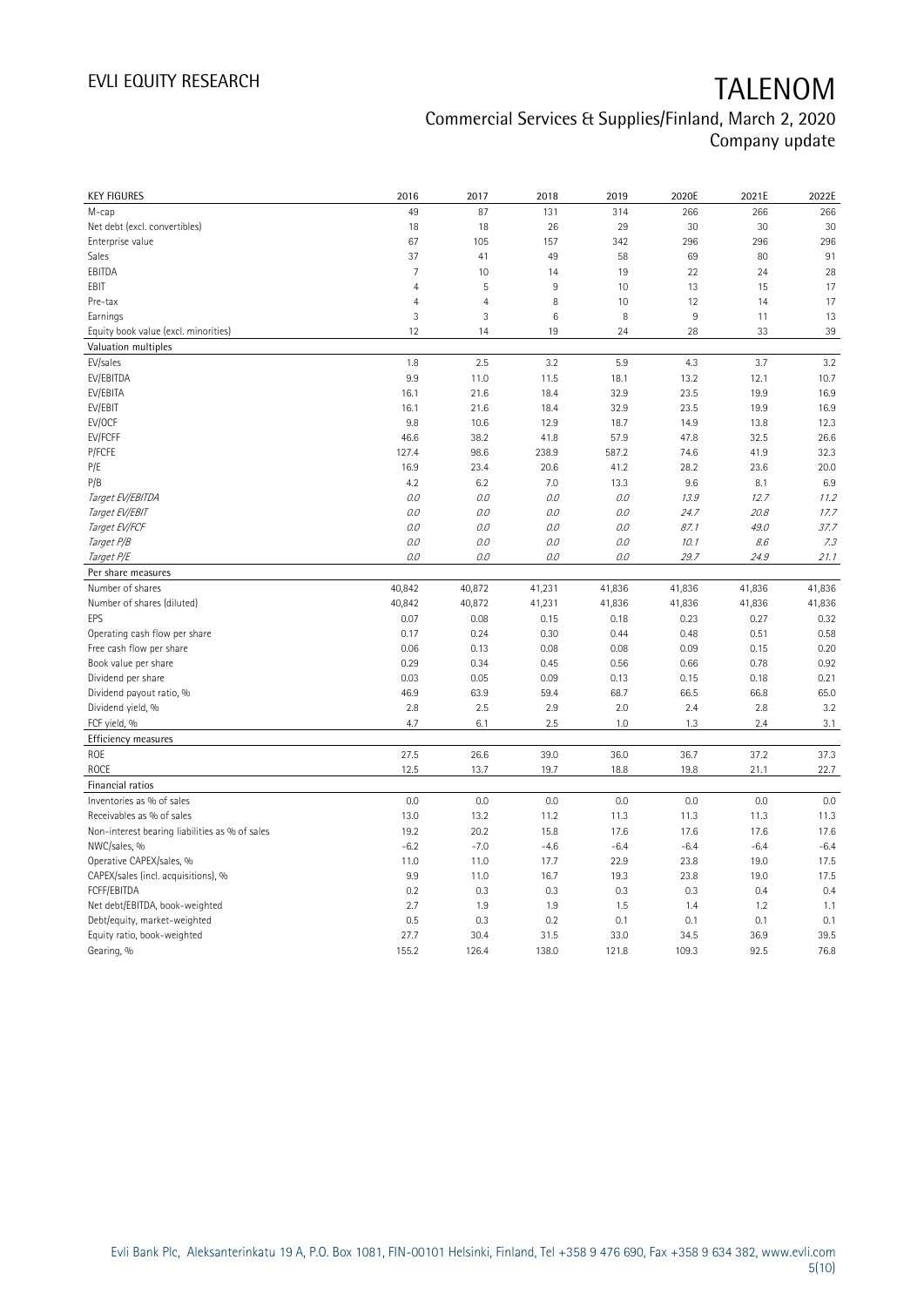COMPANY DESCRIPTION: Talenom operates as an accounting company, with services targeted towards small and mid-size companies. The company offers accounting, bookkeeping, taxation, and legal services, as well as invoicing, financial performance monitoring and management software, and payroll services. Talenom also provides other services aimed at assisting entrepreneurs, such as staffing services.

INVESTMENT CASE: The fragmented bookkeeping market offers ample opportunities for Talenom to continue on its track of profitable growth. The opening of its first offices should also start to contribute to growth once its sales force has been established. Margin upside potential exists but is in our view quite limited and affected by the growth pace, and earnings growth should primarily derive from top-line growth. The recurring nature of Talenom's revenue provides exceptionally good predictability and revenue stability.

| OWNERSHIP STRUCTURE                             | <b>SHARES</b> | <b>EURm</b> | 0/0     |
|-------------------------------------------------|---------------|-------------|---------|
| Tahkola Harri                                   | 1,454,315     | 9.249       | 3.5%    |
| Tahkola Markus                                  | 919,304       | 5.847       | $2.2\%$ |
| Ilmarinen Mutual Pension Insurance Company      | 787,776       | 5.010       | 1.9%    |
| Evli Finnish Small Cap fund                     | 400,000       | 2.544       | 1.0%    |
| Skandinaviska Enskilda Banken (nominee reg.)    | 373,742       | 2.377       | 0.9%    |
| Skandinaviska Enskilda Banken (nominee reg.)    | 368,535       | 2.344       | 0.9%    |
| Danske Invest Finnish Institutional Equity fund | 326,252       | 2.075       | 0.8%    |
| Föreningen Konstsamfundet r.f                   | 130,000       | 0.827       | 0.3%    |
| Siuruainen Mikko                                | 115,786       | 0.736       | 0.3%    |
| Church Pension Fund                             | 101,000       | 0.642       | 0.2%    |
| Ten largest                                     | 4,976,710     | 31.652      | 12%     |
| Residual                                        | 36,859,322    | 234.425     | 88%     |
| Total                                           | 41,836,032    | 266.077     | 100%    |

| <b>EARNINGS CALENDAR</b> |           |
|--------------------------|-----------|
| April 27, 2020           | Q1 report |
| August 03, 2020          | Q2 report |
| October 26, 2020         | Q3 report |
|                          |           |
| <b>OTHER EVENTS</b>      |           |
| February 25, 2020        | AGM       |
|                          |           |

| COMPANY MISCELLANEOUS   |                                    |
|-------------------------|------------------------------------|
| CEO: Otto-Pekka Huhtala | Töölönlahdenkatu 2, 00100 Helsinki |
| CFO: Antti Aho          | Tel:                               |
| IR: Miikka Hätälä       |                                    |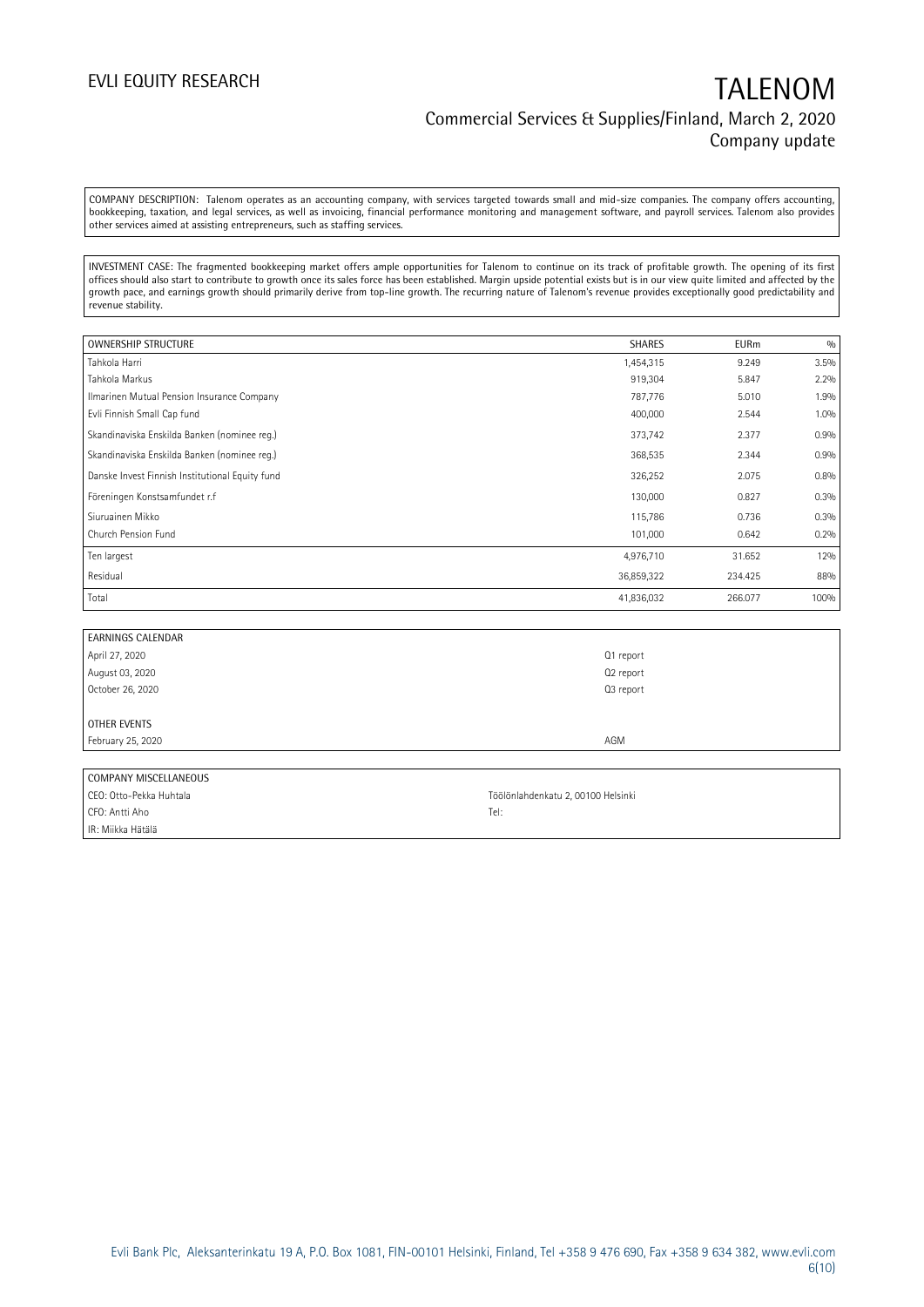DEFINITIONS

| P/E                                                                              | EPS                                                                                          |
|----------------------------------------------------------------------------------|----------------------------------------------------------------------------------------------|
| Price per share                                                                  |                                                                                              |
| Earnings per share                                                               | Profit before extraord. items and taxes-income taxes + minority interest<br>Number of shares |
|                                                                                  |                                                                                              |
| P/BV                                                                             | <b>DPS</b>                                                                                   |
|                                                                                  |                                                                                              |
| Price per share                                                                  | Dividend for the financial period per share                                                  |
| Shareholders' equity + taxed provisions per share                                |                                                                                              |
|                                                                                  |                                                                                              |
| Market cap                                                                       | OCF (Operating cash flow)                                                                    |
|                                                                                  |                                                                                              |
| Price per share * Number of shares                                               | EBITDA - Net financial items - Taxes - Increase in working                                   |
|                                                                                  | capital - Cash NRIs ± Other adjustments                                                      |
|                                                                                  |                                                                                              |
| EV (Enterprise value)                                                            | FCF (Free cash flow)                                                                         |
|                                                                                  |                                                                                              |
| Market cap + net debt + minority interest at market value -                      | Operating cash flow - operative CAPEX - acquisitions + divestments                           |
| share of associated companies at market value                                    |                                                                                              |
|                                                                                  |                                                                                              |
| EV/Sales                                                                         | FCF yield, %                                                                                 |
|                                                                                  |                                                                                              |
| Enterprise value                                                                 | Free cash flow                                                                               |
| Sales                                                                            | Market cap                                                                                   |
| EV/EBITDA                                                                        |                                                                                              |
|                                                                                  | Operative CAPEX/sales                                                                        |
| Enterprise value                                                                 | Capital expenditure - divestments - acquisitions                                             |
| Earnings before interest, tax, depreciation and amortization                     | Sales                                                                                        |
|                                                                                  |                                                                                              |
| EV/EBIT                                                                          | Net working capital                                                                          |
|                                                                                  |                                                                                              |
| Enterprise value                                                                 | Current assets - current liabilities                                                         |
| Operating profit                                                                 |                                                                                              |
| Net debt                                                                         | Capital employed/Share                                                                       |
|                                                                                  |                                                                                              |
| Interest bearing debt - financial assets                                         | Total assets - non-interest bearing debt                                                     |
|                                                                                  | Number of shares                                                                             |
|                                                                                  |                                                                                              |
| Total assets                                                                     | Gearing                                                                                      |
| Balance sheet total                                                              | Net debt                                                                                     |
|                                                                                  | Equity                                                                                       |
|                                                                                  |                                                                                              |
| Div yield, %                                                                     | Debt/Equity, %                                                                               |
|                                                                                  |                                                                                              |
| Dividend per share                                                               | Interest bearing debt                                                                        |
| Price per share                                                                  | Shareholders' equity $+$ minority interest $+$ taxed provisions                              |
|                                                                                  |                                                                                              |
|                                                                                  |                                                                                              |
| Payout ratio, %                                                                  | Equity ratio, %                                                                              |
| Total dividends                                                                  |                                                                                              |
| Earnings before extraordinary items and taxes - income taxes + minority interest | Shareholders' equity + minority interest + taxed provisions                                  |
|                                                                                  | Total assets - interest-free loans                                                           |
|                                                                                  |                                                                                              |
| ROCE, %                                                                          | CAGR, %                                                                                      |
|                                                                                  |                                                                                              |
| Profit before extraordinary items + interest expenses+ other financial costs     | Cumulative annual growth rate = Average growth per year                                      |
| Balance sheet total - non-interest bearing debt (average)                        |                                                                                              |
|                                                                                  |                                                                                              |
| ROE, %                                                                           |                                                                                              |
|                                                                                  |                                                                                              |
| Profit before extraordinary items and taxes - income taxes                       |                                                                                              |
| Shareholder's equity + minority interest + taxed provisions (average)            |                                                                                              |
|                                                                                  |                                                                                              |
|                                                                                  |                                                                                              |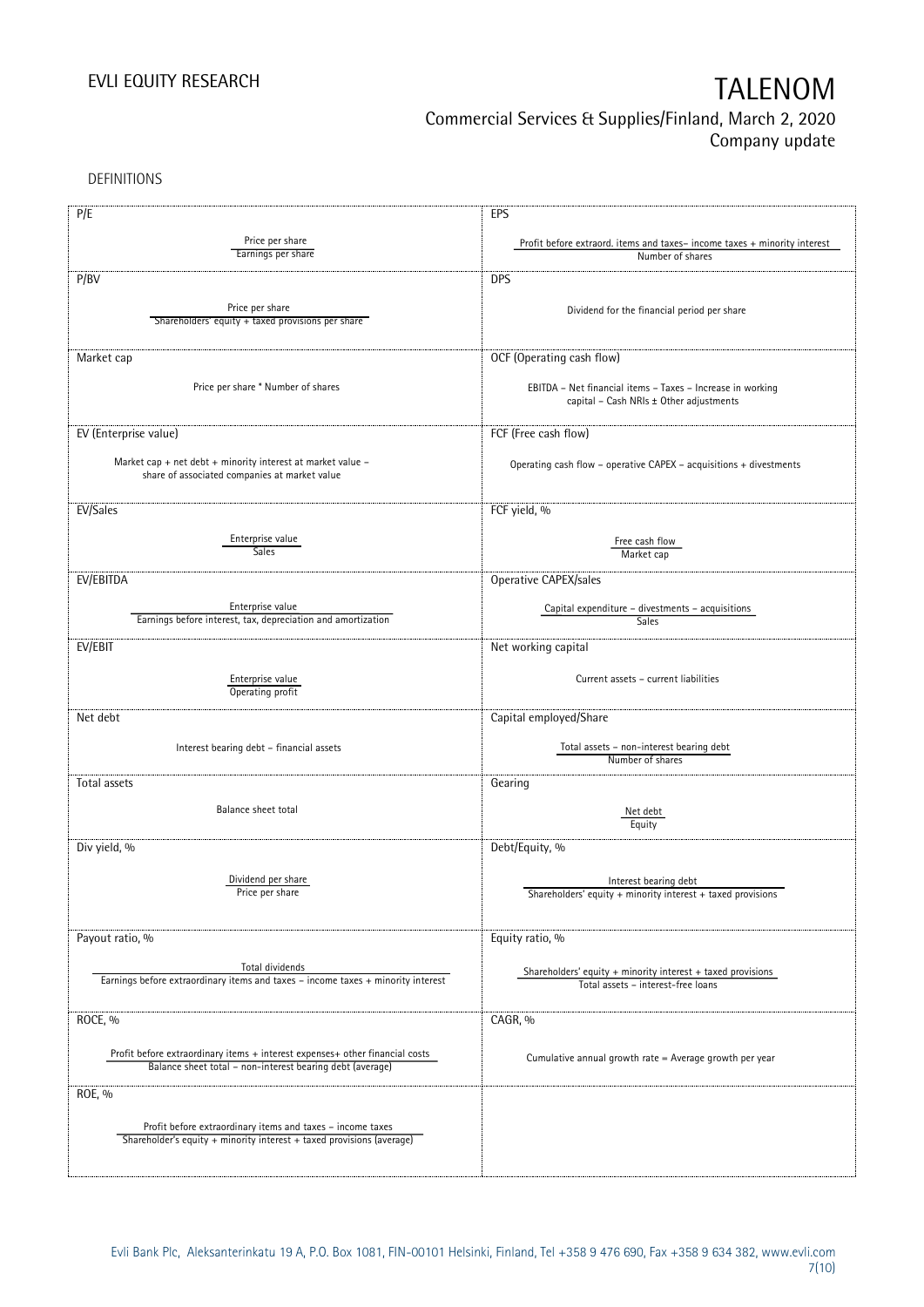### Important Disclosures

Evli Research Partners Plc ("ERP") uses 12-month target prices. Target prices are defined by utilizing analytical techniques based on financial theory including (but not limited to) discounted cash flow analysis and comparative valuation. The selection of valuation methods depends on different circumstances. Target prices may be altered on the basis of new information coming to light in the underlying company or changes in interest rates, changes in foreign exchange rates, other securities prices or market indices or outlook for the aforementioned factors or other factors that may change the conditions of financial markets. Recommendations and changes by analysts are available at [Analysts' recommendations and ratings revisions](https://research.evli.com/JasperAllModels.action?authParam=key;461&authParam=x;G3rNagWrtf7K&authType=3). Investment recommendations are defined as follows: Target price compared to share price Recommendation<br>CELL CALLO 06 < -10 % SELL  $-10 - (+10) \%$  HOL<br>  $> 10 \%$  BUY  $> 10\%$ ERP's investment recommendation of the analyzed company is updated at least 2 timer per year. 60% 53% 50% 39% 40% 30% 20% 8% 10%  $0%$ Hold Sell Buy

The graph above shows the distribution of ERP's recommendations of companies under coverage in 1st of February 2019. If recommendation is not given, it is not mentioned here.

### Name(s) of the analyst(s): Salokivi

This research report has been prepared by Evli Research Partners Plc ("ERP" or "Evli Research"). ERP is a subsidiary of Evli Bank Plc. Production of the investment recommendation has been concluded on 2.3.2020, 9:00. This report has been published on 2.3.2020, 9:30.

None of the analysts contributing to this report, persons under their guardianship or corporations under their control have a position in the shares of the company or related securities.

The date and time for any price of financial instruments mentioned in the recommendation refer to the previous trading day's closing price(s) unless otherwise stated in the report.

Each analyst responsible for the content of this report assures that the expressed views accurately reflect the personal views of each analyst on the covered companies and securities. Each analyst assures that (s)he has not been, nor are or will be, receiving direct or indirect compensation related to the specific recommendations or views contained in this report.

Companies in the Evli Group, affiliates or staff of companies in the Evli Group, may perform services for, solicit business from, hold long or short positions in, or otherwise be interested in the investments (including derivatives) of any company mentioned in the publication or report.

Neither ERP nor any company within the Evli Group have managed or co-managed a public offering of the company's securities during the last 12 months prior to, received compensation for investment banking services from the company during the last 12 months prior to the publication of the research report.

ERP has signed an agreement with the issuer of the financial instruments mentioned in the recommendation, which includes production of research reports. This assignment has a limited economic and financial impact on ERP and/or Evli. Under the assignment ERP performs services including, but not limited to, arranging investor meetings or –events, investor relations communication advisory and production of research material.

ERP or another company within the Evli Group does not have an agreement with the company to perform market making or liquidity providing services.

For the prevention and avoidance of conflicts of interests with respect to this report, there is an information barrier (Chinese wall) between Investment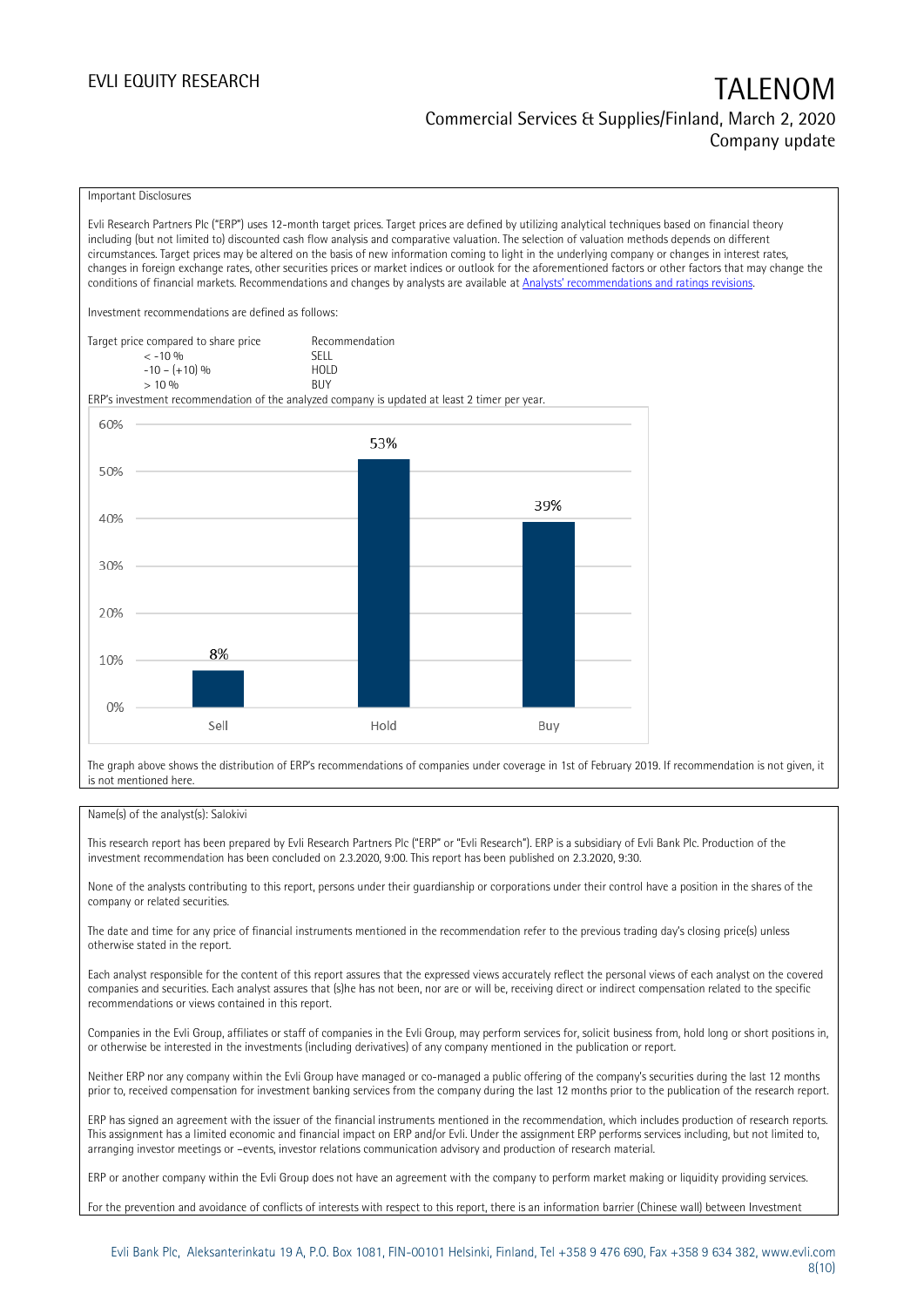Research and Corporate Finance units concerning unpublished investment banking services to the company. The remuneration of the analyst(s) is not tied directly or indirectly to investment banking transactions or other services performed by Evli Bank Plc or any company within Evli Group.

This report has been disclosed to the company prior to its dissemination. The company has not made any amendments to its contents. Selected portions of the report were provided to the company for fact checking purposes only.

This report is provided and intended for informational purposes only and may not be used or considered under any circumstances as an offer to sell or buy any securities or as advice to trade any securities.

This report is based on sources ERP considers to be correct and reliable. The sources include information providers Reuters and Bloomberg, stock-exchange releases from the companies and other company news, Statistics Finland and articles in newspapers and magazines. However, ERP does not guarantee the materialization, correctness, accuracy or completeness of the information, opinions, estimates or forecasts expressed or implied in the report. In addition, circumstantial changes may have an influence on opinions and estimates presented in this report. The opinions and estimates presented are valid at the moment of their publication and they can be changed without a separate announcement. Neither ERP nor any company within the Evli Group are responsible for amending, correcting or updating any information, opinions or estimates contained in this report. Neither ERP nor any company within the Evli Group will compensate any direct or consequential loss caused by or derived from the use of the information represented in this publication.

All information published in this report is for the original recipient's private and internal use only. ERP reserves all rights to the report. No part of this publication may be reproduced or transmitted in any form or by any means, electronic, mechanical, photocopying, recording or otherwise, or stored in any retrieval system of any nature, without the written permission of ERP.

This report or its copy may not be published or distributed in Australia, Canada, Hong Kong, Japan, New Zealand, Singapore or South Africa. The publication or distribution of this report in certain other jurisdictions may also be restricted by law. Persons into whose possession this report comes are required to inform themselves about and to observe any such restrictions.

Evli Bank Plc is not registered as a broker-dealer with the U. S. Securities and Exchange Commission ("SEC"), and it and its analysts are not subject to SEC rules on securities analysts' certification as to the currency of their views reflected in the research report. Evli Bank is not a member of the Financial Industry Regulatory Authority ("FINRA"). It and its securities analysts are not subject to FINRA's rules on Communications with the Public and Research Analysts and Research Reports and the attendant requirements for fairness, balance and disclosure of potential conflicts of interest. This research report is only being offered in U.S. by Auerbach Grayson & Company, LLC (Auerbach Grayson) to Major U.S. Institutional Investors and is not available to, and should not be used by, any U.S. person or entity that is not a Major U.S. Institutional Investor. Auerbach Grayson is a broker-dealer registered with the U.S. Securities and Exchange Commission and is a member of the FINRA. U.S. entities seeking more information about any of the issuers or securities discussed in this report should contact Auerbach Grayson. The securities of non-U.S. issuers may not be registered with or subject to SEC reporting and other requirements.

ERP is not a supervised entity but its parent company Evli Bank Plc is supervised by the Finnish Financial Supervision Authority.